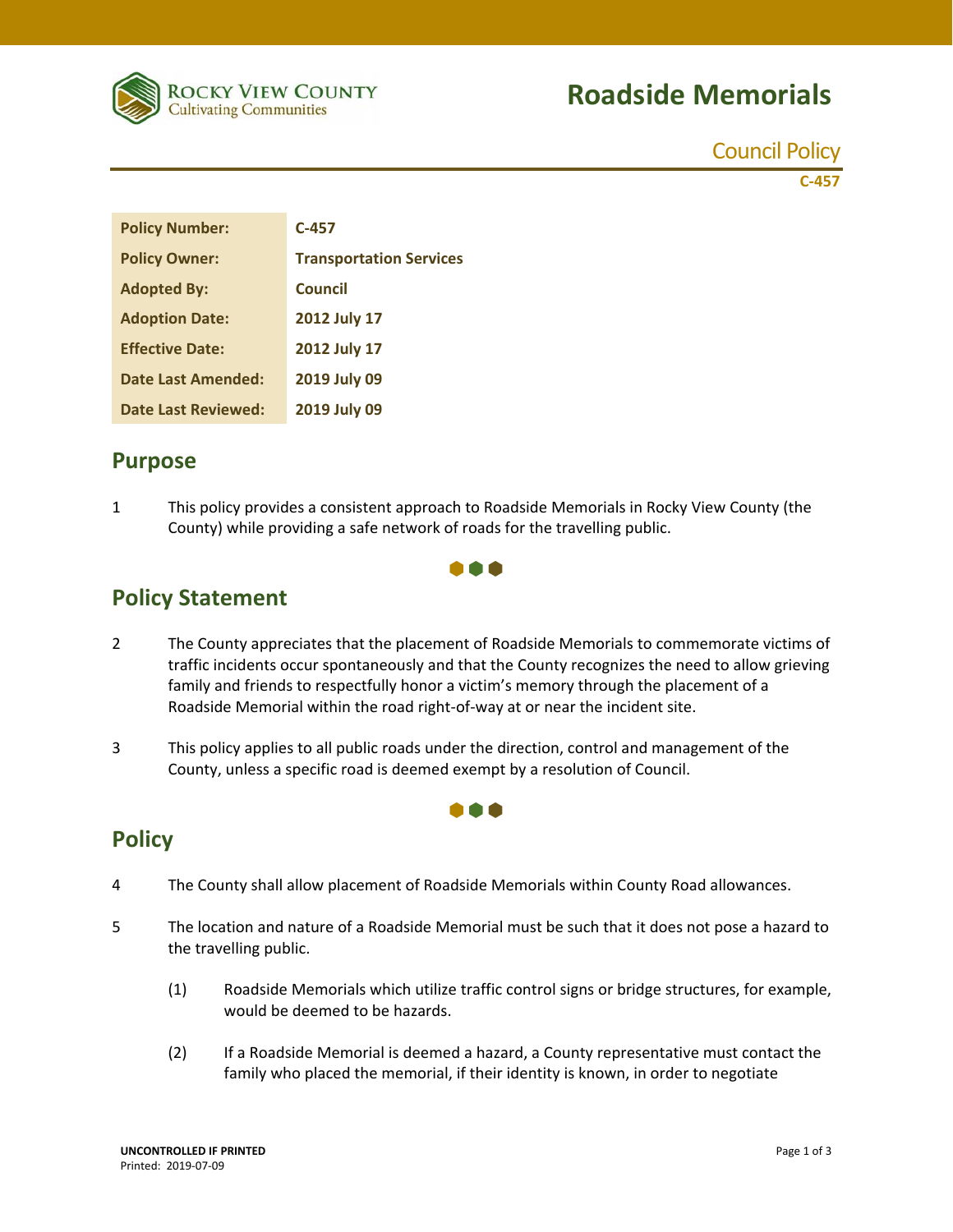

### Council Policy

**C‐457** 

relocation towards the fence line, modification to the size or composition of the display, or removal of the memorial.

6 The authority to allow a Roadside Memorial resides with the Chief Administrative Officer or designate.

 $\bullet \bullet \bullet$ 

| .                                     |                                                                    |
|---------------------------------------|--------------------------------------------------------------------|
| <b>Legal Authorities</b>              | Municipal Government Act, RSA 2000, c M-25<br>$\bullet$            |
| Related Plans, Bylaws, Policies, etc. | Rocky View County policy C-315, Commemorative Program<br>$\bullet$ |
| <b>Related Procedures</b>             | N/A<br>٠                                                           |
| Other                                 | N/A<br>٠                                                           |
| <br><b>Policy History</b>             |                                                                    |
|                                       |                                                                    |

| Amendment Date(s) - Amendment   | 2019 July 09 - Amended to meet new County policy        |
|---------------------------------|---------------------------------------------------------|
| Description                     | standards                                               |
| Review Date(s) - Review Outcome | 2019 June 10 - Updates needed to meet new County policy |
| Description                     | standards                                               |

 $\bullet \bullet \bullet$ 

#### **Definitions**

7 In this policy:

- (1) "Chief Administrative Officer" means the Chief Administrative Officer of Rocky View County as defined in the *Municipal Government Act* or their authorized delegate;
- (2) "Council" means the duly elected Council of Rocky View County;
- (3) "County" refers to Rocky View County;
- (4) "*Municipal Government Act*" means the *Municipal Government Act*, RSA 2000, c M‐25 as amended or replaced from time to time;

**References**